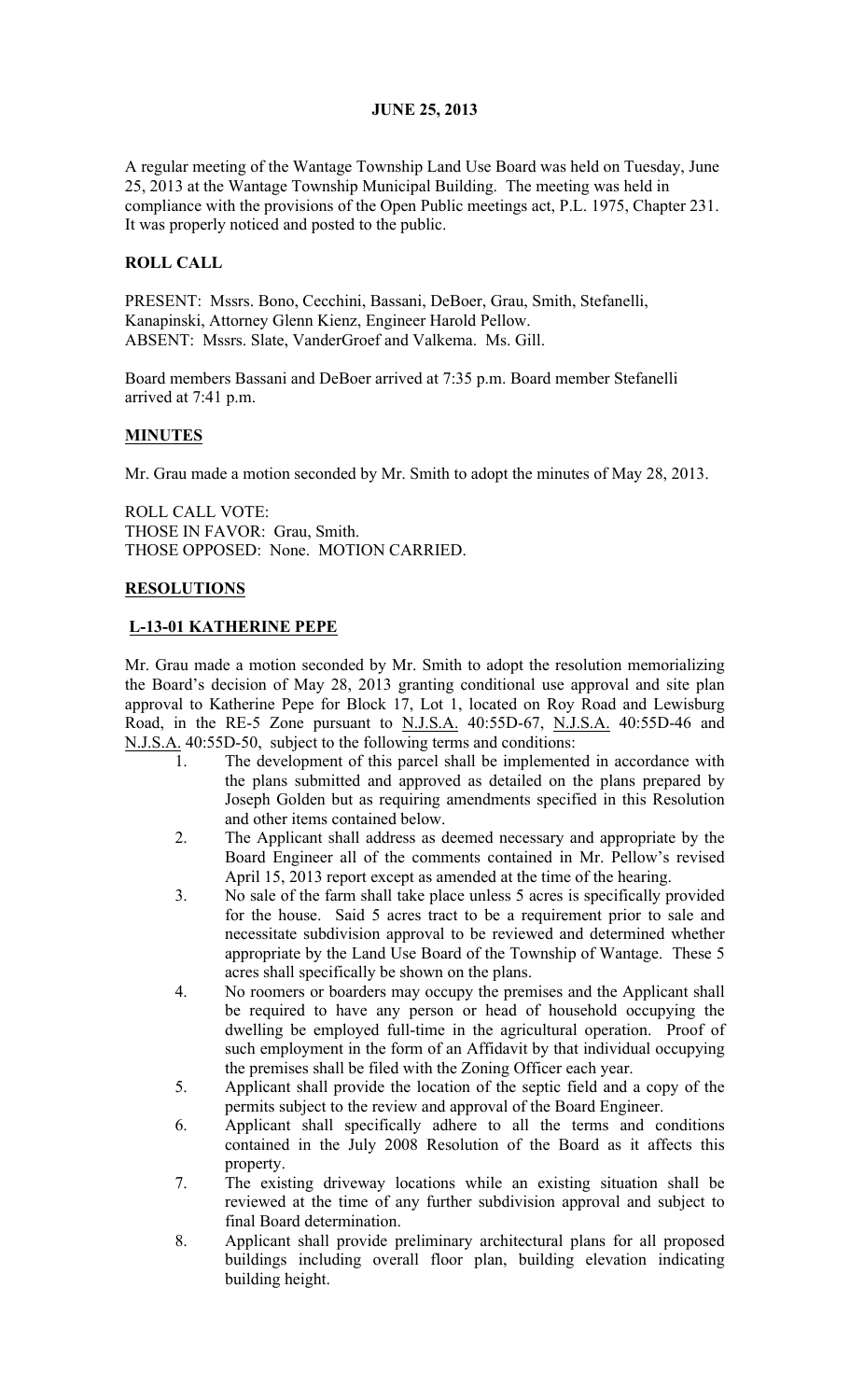- 9. Applicant shall provide existing and proposed property lines with distances and feet to the nearest 0.01 feet, bearings and degree minutes and seconds to the nearest second for the entire lot.
- 10. Applicant shall provide road frontage for the entire tract, proposed lots and remainder lot to be shown for the entire lot.
- 11. Building envelopes utilizing the setback distances specified in the zoning requirements shall be shown for the entire lot.
- 12. Pre-construction Meeting at least seventy-two (72) hours before any construction, a pre-construction meeting shall be held with municipal representatives, the Developer and its engineers and contractors. The meeting shall be held only after the Engineer's opinion of probable cost has been submitted to the municipality for computation of engineering and inspection fees posted, the form of which is to be approved by the Municipal Engineer.
- 13. Prior to the issuance of any construction permit, the Applicant shall file with the Board and Construction Official an affidavit verifying that the Applicant is in receipt of all necessary agency approvals other than the municipal agency having land use jurisdiction over the application and supply a copy of any approvals received.
- 14. Payment of all fees, costs, escrows due or to become due. Any monies are to be paid within twenty (20) days of said request by the Board's Secretary.
- 15. Certificate that taxes are paid to date of approval.
- 16. Sussex County Planning Board approval.
- 17. Subject to all other applicable rules, regulations, ordinances and statutes of the Township of Wantage, County of Sussex, State of New Jersey, or any other jurisdiction.

ROLL CALL VOTE: THOSE IN FAVOR: Grau, Smith. THOSE OPPOSED: None. MOTION CARRIED.

## SPRINT CELL TOWER

Mr. Grau made a motion seconded by Mr. Smith to adopt the resolution memorializing the Board's decision of May 28, 2013 granting waiver of site plan approval to Sprint for Block 151, Lot 7.01, located on New Jersey State Highway Route 23 pursuant to N.J.S.A. 40:55D- 1 and N.J.S.A. 40:55D-46.2, subject to the following terms and conditions:

- 1. The development of this parcel shall be implemented in accordance with the plans submitted and approved. Any deviation from these plans shall be subject to final review and approval by the Construction Official who may, at this time, grant a building permit.
- 2. Pre-construction Meeting at least seventy-two (72) hours before any construction, a pre-construction meeting shall be held with municipal representatives, the Developer and its engineers and contractors. The meeting shall be held only after the Engineer's opinion of probable cost has been submitted to the municipality for computation of engineering and inspection fees posted, the form of which is to be approved by the Municipal Engineer.
- 3. Prior to the issuance of any construction permit, the Applicant shall file with the Board and Construction Official an affidavit verifying that the Applicant is in receipt of all necessary agency approvals other than the municipal agency having land use jurisdiction over the application and supply a copy of any approvals received.
- 4. Payment of all fees, costs, escrows due or to become due. Any monies are to be paid within twenty (20) days of said request by the Board's Secretary.
- 5. Certificate that taxes are paid to date of approval.
- 6. Sussex County Planning Board approval.
- 7. Subject to all other applicable rules, regulations, ordinances and statutes of the Township of Wantage, County of Sussex, State of New Jersey, or any other jurisdiction.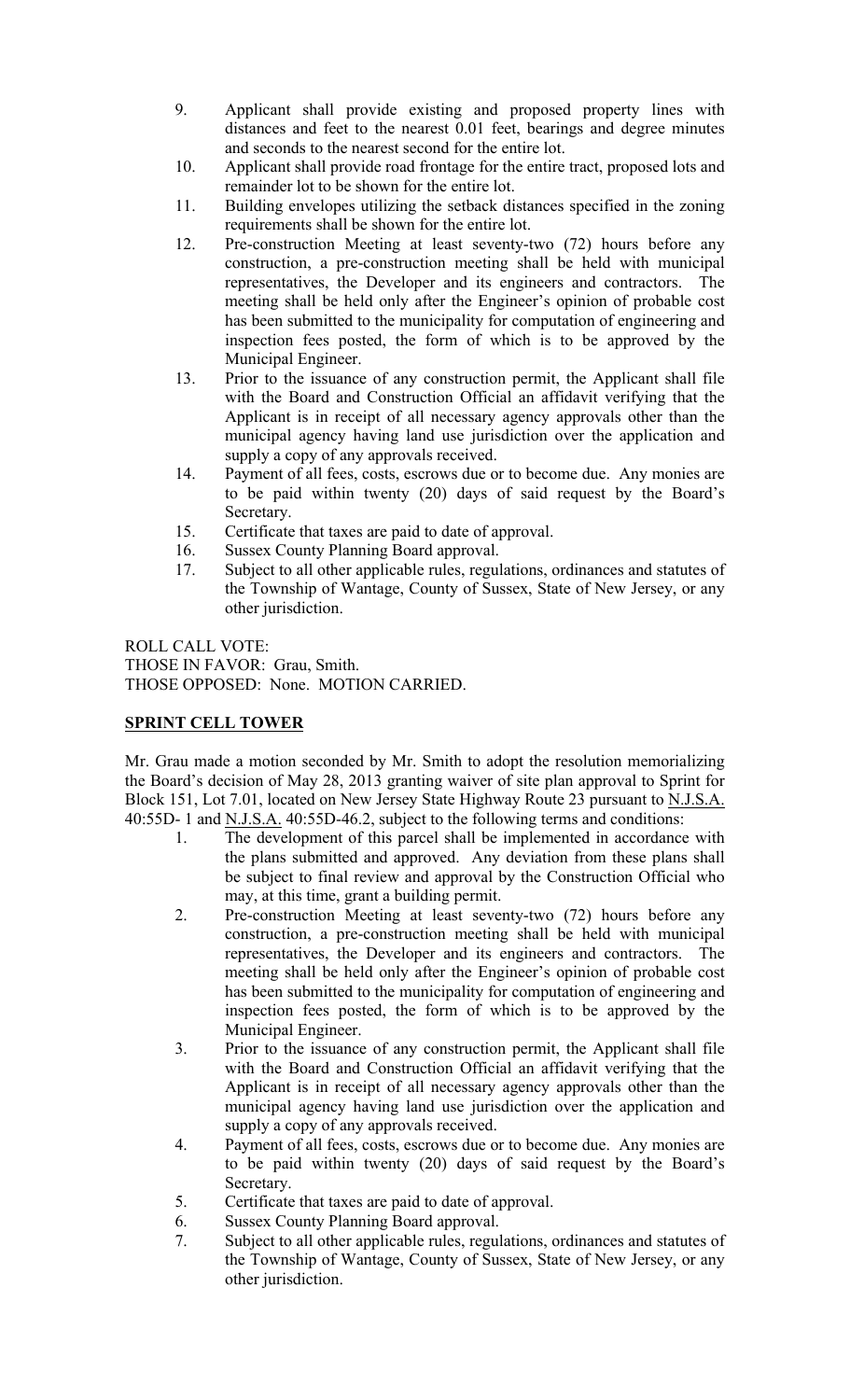ROLL CALL VOTE: THOSE IN FAVOR: Grau, Smith, THOSE OPPOSED: None. MOTION CARRIED.

## APPLICATIONS

## VERIZON WIRELESS CELL TOWER APPLICATION

Mr. Pellow discussed the application of Verizon Wireless to upgrade the equipment. The property is known as Block 151, Lot 7.01 and is located on Route 23, behind the Colesville Firehouse.

The height of the tower, as built, was 163 feet. This was satisfactory with the Board as long as the overall height of the communications support structure does not increase by more than 10% as per NJSA 4G:55D-462. It was discussed that twelve (12) antennas will be removed and eleven (11) new antennas will be installed. A new axle cable will be installed to replace existing cable to accommodate new antennas. The antennas vary in height, width and depth. The plan did not show any new equipment in the shelter and the shelter will not be expanded in area and conforms to the regulations.

Mr. Bassani made a motion seconded by Mr. Grau to approve this application.

ROLL CALL VOTE: THOSE IN FAVOR: Bono, Cecchini, Bassani, DeBoer, Grau, Kanapinski, Smith. THOSE OPPOSED: None. MOTION CARRIED.

## VERIZON WIRELESS CELL TOWER APPLICATION

Mr. Pellow discussed the application of Verizon Wireless to upgrade the equipment. The property is known as Block 165, Lot 35 and is located on Ranger Lane, at the top of High Point Mountain.

The tower height had been approved at 190 feet. The as-built height was 185 feet. Six (6) antennas will be installed on existing mounts. There will be four (4) panel antennas at each of the three (3) locations around the lattice tower. The top of the twelve proposed antennas will be 193.0 feet which is within 10% of the 185 foot tower as per State regulations. Three additional aerial cables will be installed and the existing equipment building footprint will not be changed.

Mr. Grau made a motion seconded by Mr. Bassani to approve this application.

ROLL CALL VOTE: THOSE IN FAVOR: Bono, Cecchini, Bassani, DeBoer, Grau, Kanapinski, Smith. THOSE OPPOSED: None. MOTION CARRIED

## INFORMAL

Manny Santiago appeared before the Board on his behalf and on behalf of his neighbors, property owners at Rolling Hills Estates on Route 284. He wished to follow up on the findings by Mr. Pellow and Mr. Kienz. Mr. Kienz suggested that it would be a good idea for him to contact his closing attorney as he might have/be able to find more information for him as far as the bi-laws of the development.

Allison Orsi appeared before the Board on her behalf and on behalf of a group of citizens concerning the operations of ABD Wantage, Inc. ABD Wantage was granted major subdivision approval in 2009 for property on Lowe Road and they are now in the process of securing other necessary approvals.

Richard Winstock, new operator of Sussex Skydive, appeared before the Board and stated some concerns regarding the operation of another skydiving business at Sussex Airport. The Board informed him that the Zoning Officer was already looking into it.